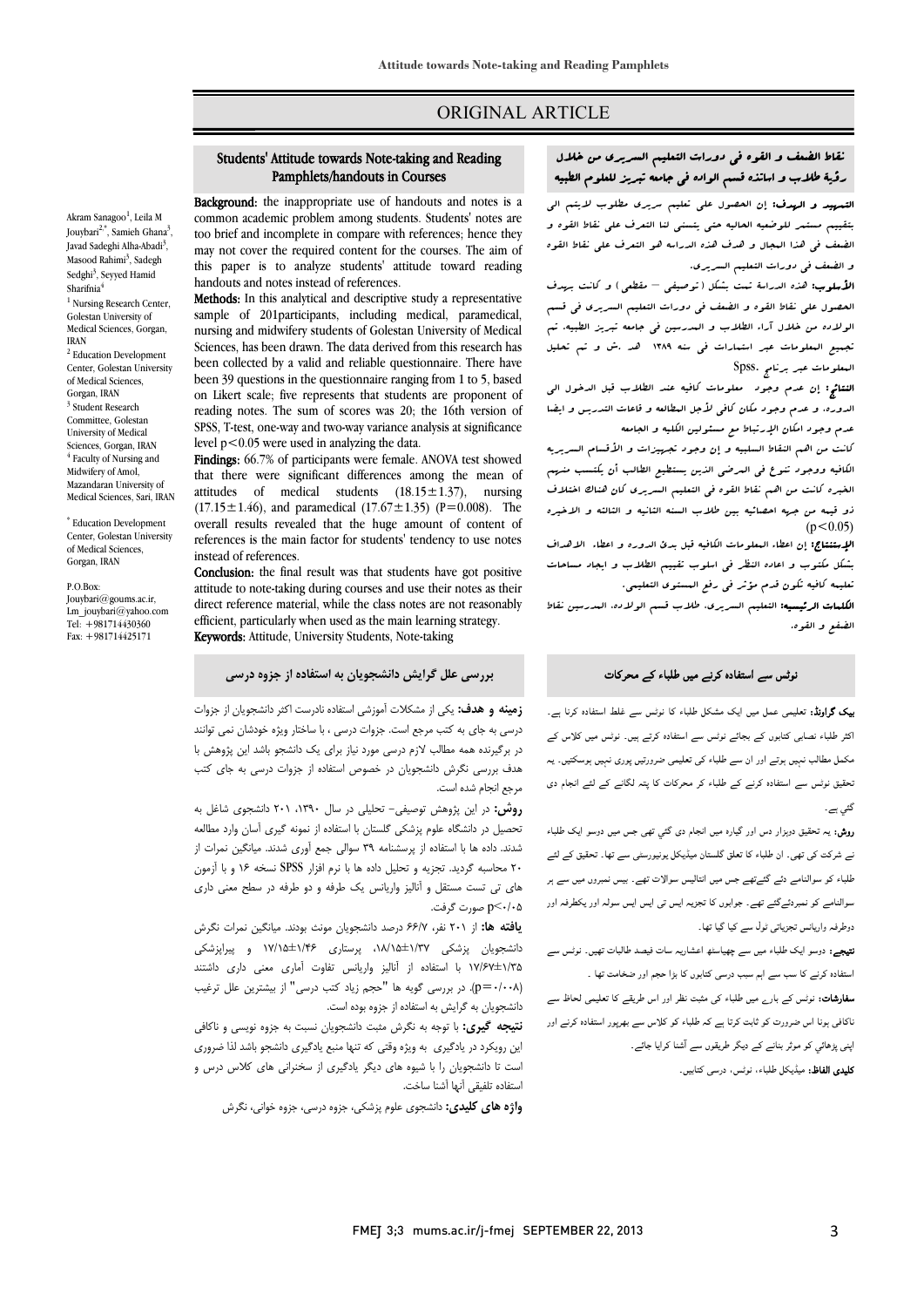$\overline{a}$  $\overline{a}$ 

### **INTRODUCTION**

 There are some important factors to achieve academic success, including an organized and integrated program of study, an appropriate use of reference materials and<br>sources, great perseverance, regular class-attendance, and good study habits. Learning motivation, learning style, time and place of study are mentioned as influential factors on study, an appropriate use of reference materials and learning, as well (1).

 Textbooks and class handout materials are two frequent and main sources of information for the students. The privileges of references to classroom notes are as follow: the students can clarify their misunderstandings, complete their notes, and cover the missing information; while the class sometime completely different from the presented lectures notes are taken quickly, are brief in details, or even in the class (2).

 One of very common educational problems is using notes, taken in classes, as the main reference instead of textbooks required content of a course for the students. A study has revealed that students devote fifteen thousand hours each year to note-taking which gradually leads to the loss of harmful effects on educational motivation and learning (3). at universities. Class notes or handouts cannot cover all scientific sensitivity among them. That would have deep

 Although note-taking helps students to have a quick review of lessons, one of the main problems is that they may not be sure which parts of class presentations are the most important. Some of the students have complains that there is a degree of ambiguity in teachers' lectures or they speak very fast, so they cannot take notes along with teacher's presentation. These sorts of scattered notes are not often important. Some of the students have complains that there helpful for a good learning (4).

heiptui tor a good learning (4).<br>In a study, conducted by Rashidian, the effectiveness of different types of learning materials, used by students in courses of basic medical sciences, was evaluated. The class notes had the most influence while materials such as English or Persian references had the least (5).

engusn or rersian reierences nad the least (כ).<br>There are various factors that reinforce students' tendency for note-taking instead of reading references. For instance they think that reading textbooks is time consuming; moreover they do not have enough proficiency in English. Also some of faculty members' teaching methods make students take notes (6).

 A survey on student's attitudes to e-learning was administered among dentistry scholars. It revealed that 96 percent of them used both books and class notes together. materials are useful when used along with traditional methods such as note-taking (2). According to medical students' perspective, a mixed content that consist of class notes, electronic materials and textbooks would strongly The majority of students mentioned that electronic enhance students' learning (7).

 A comparison of National Basic Science Exams' results, set in Hamadan Medical University, revealed that students have got better results among the other universities. In 6th exam, in which students took the courage to read references instead of their own notes, the results were even better than  $(4)$  h evan  $(8)$ 4th exam (8).

Having a study plan, an appropriate learning style, and

 the students to succeed in education. In a study, 83 percent of students stated that they always study their notes during semester, and 91 percent of them mentioned that their Tendency for note-taking in classes and using them instead of books would have negative effect on the learning process, as well as research interests and stimulation (6). Lack of good learning materials and study guides were some<br>of the conditions that magnitude the disc attribute when couldn't pass academic courses. Holding specific learning skills or study skills workshops and providing educational consultation, provide positive feedbacks and outcomes (9). motivation and attitude toward note-taking and using it reading required learning materials are necessary factors for notes are their main source of study for final exams (1). of the problems that mentioned by the students who This study is conducted with regard to the students' instead of textbooks.

 $\overline{a}$ 

ֺ֖֚֝֬

### **METHODS**

 $\overline{a}$  sample of 201participants, including medical, paramedical, nursing and midwifery students of Golestan University of Medical Sciences, has been drawn. The estimated sample size is based on two way significance,  $\alpha$  = 0.05, and testing  $a$ dministrated tool, composed of 39 closed questions and 6 questions originated from Ghazavi's study (2008). The questionnaire included three parts; 1) demographic- educational items such as; age, sex, marital status, ethnicity, about attitude toward reading handouts and notes;  $3$ ) questions about reading text books. Content validity of the questionnaire was confirmed by 10 faculty members; and the reliability (coefficient of internal consistency) was  $0.92$ , measured on a Likert scale ranging from 1 to 5; five indicates that participants are proponents of note-taking. The sum of scores was 20. With University and Research Deputies' permission, the questionnaires were distributed schools and immediately gathered after they were filled out by the students. Participants were students of Golestan  $\overline{a}$ In this analytical and descriptive study a representative power 80%  $(d=0.4)$ . Data have been collected by a selfschool, major of study and semester; 2) specific questions based on Cronbach's alpha (6). Attitude scores were at the end of classes in Medical, Nursing and Paramedical University of Medical Sciences.

 Test, one-way and two-way analysis variance at significance level p<0.05. Moreover, the Scheffe Follow-up test was Data were analyzed by SPSS (ver. 6) and statistical tests; Tused to determine the differences among the groups.

#### **RESULTS**

The mean age of students was  $21.31\pm2.01$ ; 66.7% (134) of them were female; 82.1% (165) of the participants were single. In terms of ethnicity 51.7% (104) of the students were Fars. 50.7% (102) of the students were from paramedical school and 92.5% (186) were at bachelorette level programs.

The mean of students' scores from 20 was 17.48±1.4 (CI 95%: 17.28±17.68). The result of Kolmogorov–Smirnov test confirmed the normality of students' attitudes scores. There was a statistical signment difference in mean of attitude s scores in female students  $17.58\pm1.32$  in compare with male was a statistical significant difference in mean of attitude's students  $17.29 \pm 1.60$  (P=0.2).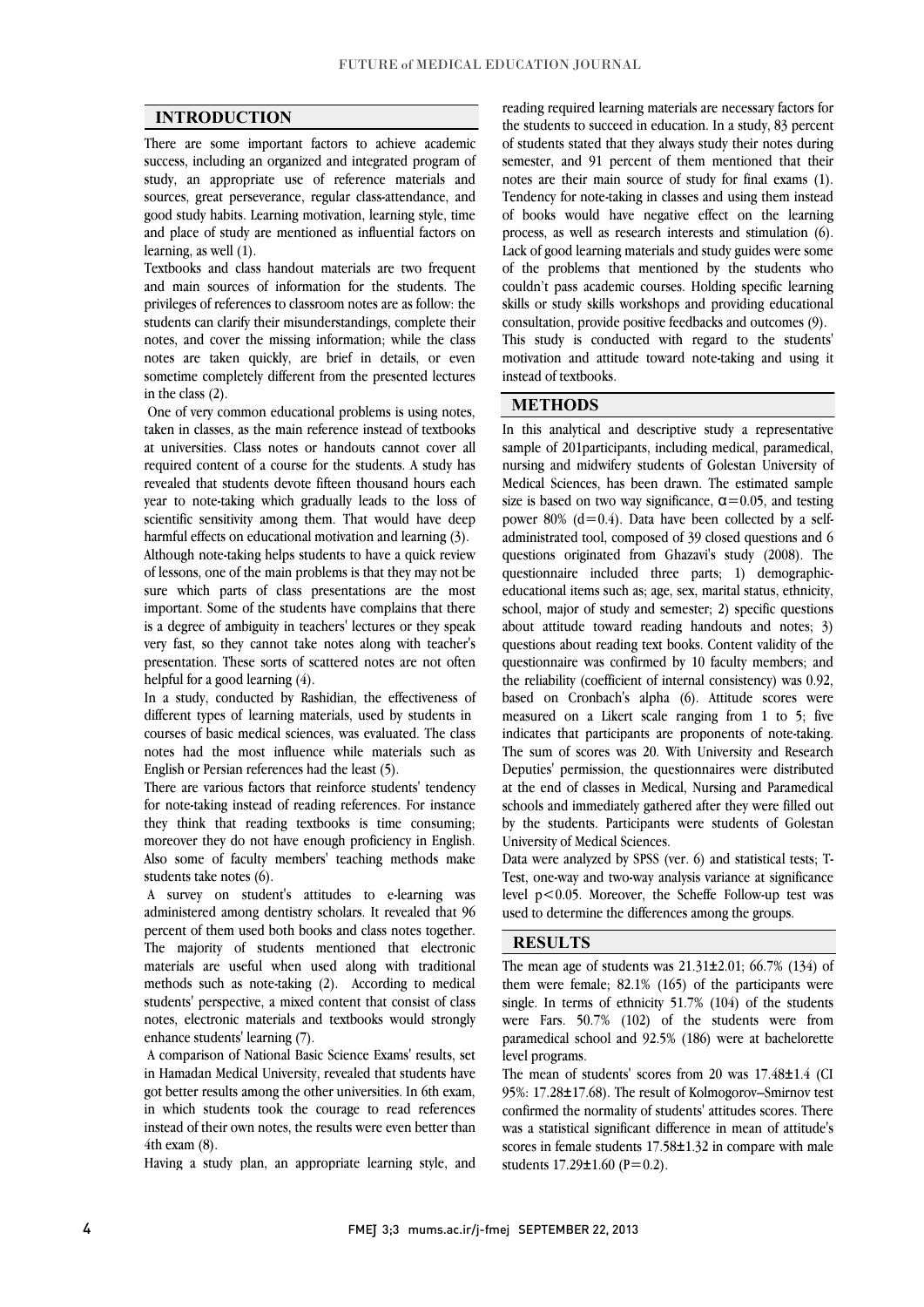$\overline{a}$ 

 There was no significant difference between the mean of students' attitude scores related to using hand outs instead of reading textbooks between single students (17.5±1.40) and married ones  $(17.42 \pm 1.53)$ ,  $(P=0.7)$ .

and married ones (1/.42±1.55), (P=0./).<br>One-way analysis variance test showed a significant difference among mean of medical students' attitude (18.15 $\pm$ 1.37), with nursing (17.15 $\pm$ 1.35), and paramedical students  $(17.67 \pm 1.35)$ ,  $(P=0.008)$ . The Scheffe Follow-up test confirmed the difference among the medical, nursing and paramedical students too.

 According to two-way analysis variance (Table 1) there was no significant difference between major of study, gender and score of attitude ( $P=0.2$ ). Table 2 shows the frequency of the studied variables and its relationship with mean of l, attitude scores.

### **DISCUSSION**

 The findings of the study revealed that students have great interest in note-taking and handout reading instead of references in libraries, particularly specific books required for some courses, is a significant factor that actuates reading books. Some evidences indicate that lack of students to read hand-out and notes.

amount of available sources in the library of school is on average (1). Providing updated and enough educational materials at universities' libraries might change students' The study by Safi and her colleagues (2010) showed that the

 tendency from reading handout to reading books or textbooks. Ghazavi (2009) also reported that students of Arak University have great interest in note- taking during courses and do not study the references that instructors compare with brief and short notes has been a primary references (6). In a study 83% of the students stated that they mostly used their notes as the main source for the<br>decay is a shorteril that the case of the source of the studients studied only their notes for final exams  $(3)$ , which is similar to our finding. To solve this problem, students recommend. The huge amount of content of textbooks in factor that motivates students to read notes instead of learning (1). Shariati' study (1996) showed that 83% of the

| Table 1. The Relationship among Sex, Major of<br><b>Study, and Attitudes to Note-taking</b> |                       |                |                    |  |
|---------------------------------------------------------------------------------------------|-----------------------|----------------|--------------------|--|
| <b>Sex</b>                                                                                  | <b>Major of study</b> | Mean& SD       |                    |  |
| Female                                                                                      | Medicine              | $18.7 \pm 1.2$ | $P - 0.2$<br>F:137 |  |
|                                                                                             | Nursing & Midwifery   | $17.4 \pm 1.3$ |                    |  |
|                                                                                             | Paramedical           | $17.7 \pm 1.3$ |                    |  |
| Male                                                                                        | Medicine              | $17.8 \pm 1.4$ |                    |  |
|                                                                                             | Nursing & Midwifery   | $16.7 \pm 1.6$ |                    |  |
|                                                                                             | Para-medical          | $17.7 \pm 1.5$ |                    |  |

|                | Variable            | Mean& SD         | <b>Test</b>         |
|----------------|---------------------|------------------|---------------------|
|                | Female              | $14.42 \pm 1.09$ | $P - 0.1$<br>t:1.32 |
| sex            | Male                | $14.19 \pm 1.31$ |                     |
|                | Single              | $14.35 \pm 1.16$ | $P=0.7$<br>$t=0.31$ |
| Marital status | Married             | $14.29 \pm 1.25$ |                     |
|                | Medicine            | 14.89±1.14       | $P=0.003$<br>F:5.92 |
| Major of study | Nursing & Midwifery | $14.03 \pm 1.20$ |                     |
|                | Paramedical         | $14.52 \pm 1.10$ |                     |
|                | <b>BS</b>           |                  |                     |
| level of study | <b>MS</b>           |                  | $P=0.003$<br>F:5.92 |
|                | PhD                 |                  |                     |
|                | Medicine            | 14.89±1.14       | $P=0.003$<br>F:5.92 |
| School         | Nursing & Midwifery | $14.03 \pm 1.20$ |                     |
|                | Paramedical         | $14.52 \pm 1.10$ |                     |
|                | Fars                | $14.43 \pm 1.17$ | $P=0.61$<br>F: 0.6  |
|                | Turkmen             | $14.29 \pm 1.13$ |                     |
| Ethnicity      | Sistani             | $14.02 \pm 1.48$ |                     |
|                | Others              | $14.22 \pm 1.09$ |                     |